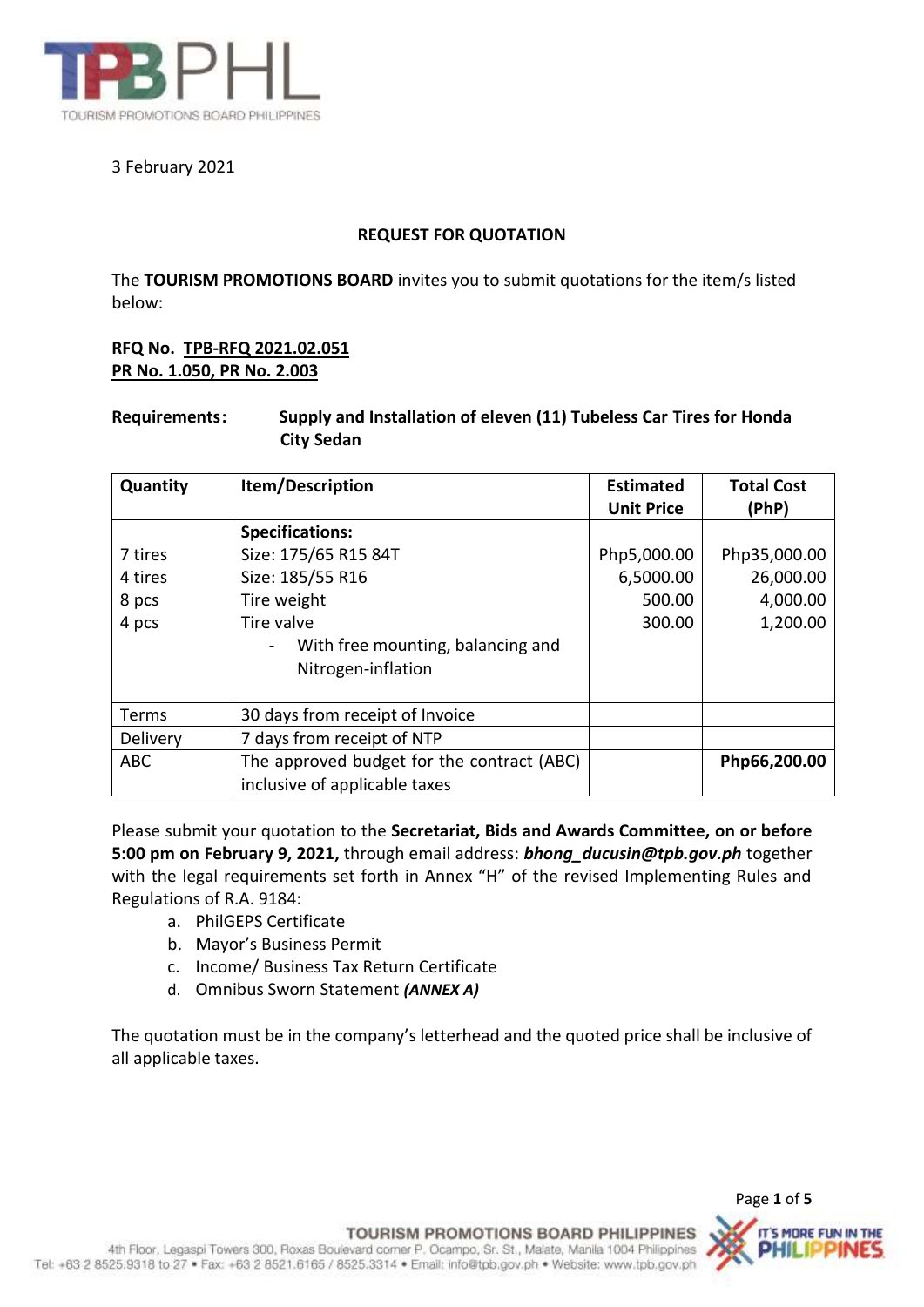

Please address your quotation to the undersigned.

Thank you very much.

**ELOISA A. ROMERO**

Head, Procurement and General Services Division

Contact person: Jose T. Ducusin, Jr Contact number: 02 8525 -7312 / 8525 – 9318 to 27



TOURISM PROMOTIONS BOARD PHILIPPINES IT'S MORE FUN IN THE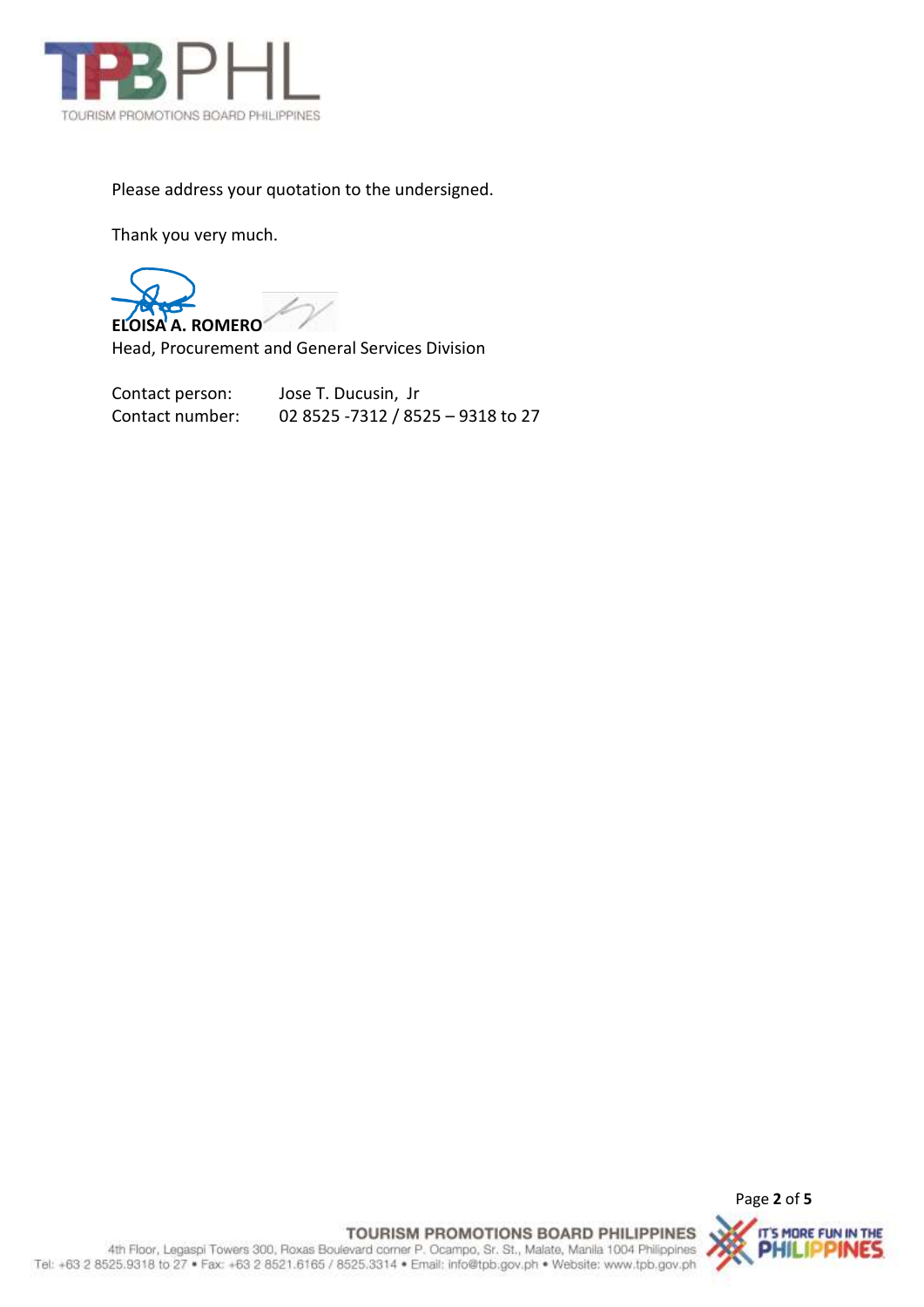

**"ANNEX A"**

#### **Omnibus Sworn Statement**

## REPUBLIC OF THE PHILIPPINES ) CITY/MUNICIPALITY OF \_\_\_\_\_\_\_\_\_\_ ) S.S.

## **A F F I D A V I T**

I, *[Name of Affiant]*, of legal age, *[Civil Status]*, *[Nationality]*, and residing at *[Address of Affiant]*, after having been duly sworn in accordance with law, do hereby depose and state that:

## 1. *Select one, delete the other:*

*If a sole proprietorship:* I am the sole proprietor or authorized representative of *[Name of Bidder]* with office address at *[address of Bidder]*;

*If a partnership, corporation, cooperative, or joint venture:* I am the duly authorized and designated representative of *[Name of Bidder]* with office address at *[address of Bidder]*;

### 2. *Select one, delete the other:*

*If a sole proprietorship:* As the owner and sole proprietor, or authorized representative of *[Name of Bidder]*, I have full power and authority to do, execute and perform any and all acts necessary to participate, submit the bid, and to sign and execute the ensuing contract for *[Name of the Project]* of the *[Name of the Procuring Entity], as shown in the attached duly notarized Special Power of Attorney*;

*If a partnership, corporation, cooperative, or joint venture:* I am granted full power and authority to do, execute and perform any and all acts necessary to participate, submit the bid, and to sign and execute the ensuing contract for *[Name of the Project]* of the *[Name of the Procuring Entity],* as shown in the attached *[state title of attached document showing proof of authorization (e.g., duly notarized Secretary's Certificate, Board/Partnership Resolution, or Special Power of Attorney, whichever is applicable;)]*;

- 3. *[Name of Bidder]* is not "blacklisted" or barred from bidding by the Government of the Philippines or any of its agencies, offices, corporations, or Local Government Units, foreign government/foreign or international financing institution whose blacklisting rules have been recognized by the Government Procurement Policy Board, by itself or by relation, membership, association, affiliation, or controlling interest with another blacklisted person or entity as defined and provided for in the Uniform Guidelines on Blacklisting;
- 4. Each of the documents submitted in satisfaction of the bidding requirements is an authentic copy of the original, complete, and all statements and information provided therein are true and correct;

Page **3** of **5**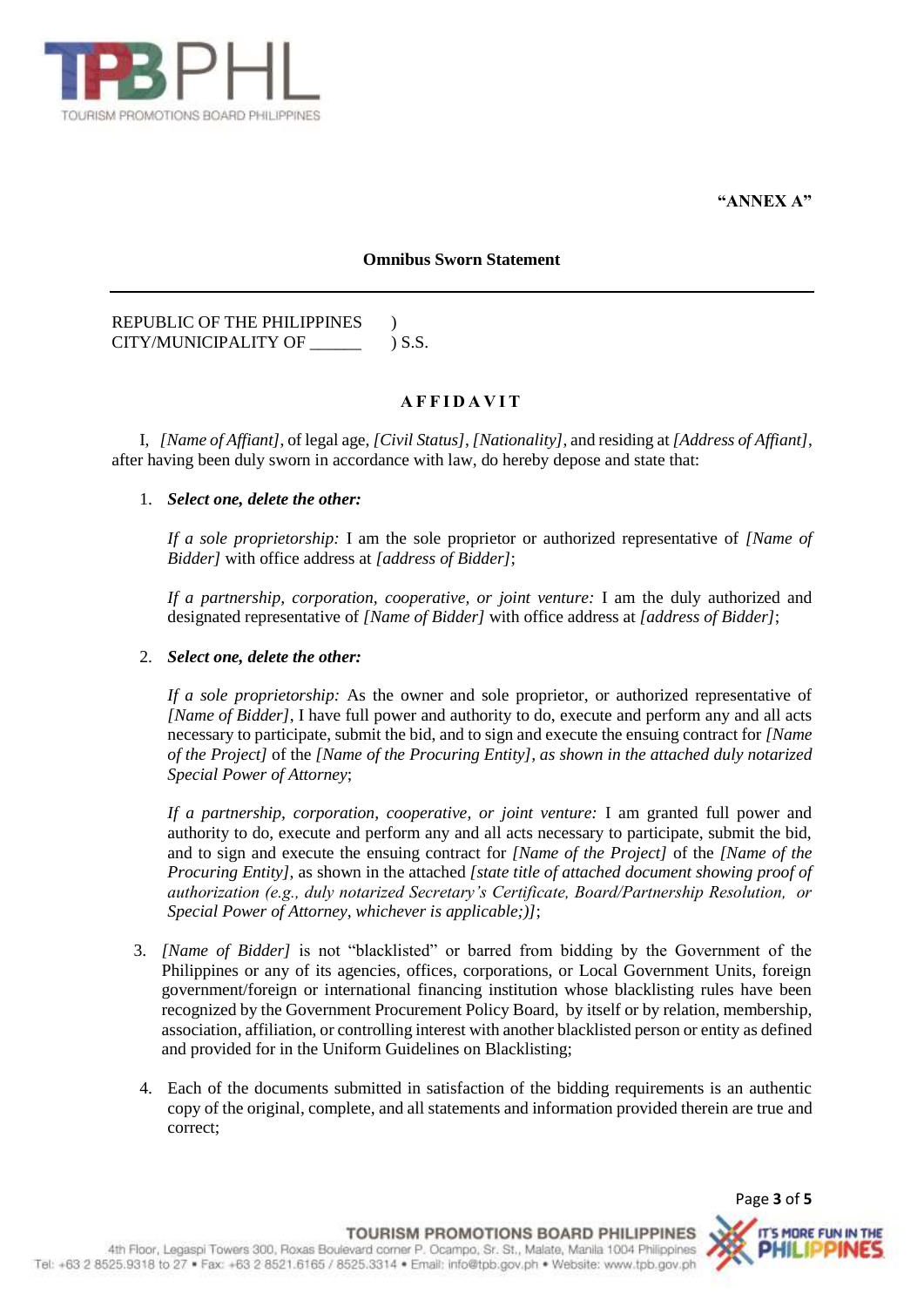

5. *[Name of Bidder]* is authorizing the Head of the Procuring Entity or its duly authorized representative(s) to verify all the documents submitted;

#### 6. *Select one, delete the rest:*

*If a sole proprietorship:* The owner or sole proprietor is not related to the Head of the Procuring Entity, members of the Bids and Awards Committee (BAC), the Technical Working Group, and the BAC Secretariat, the head of the Project Management Office or the end-user unit, and the project consultants by consanguinity or affinity up to the third civil degree;

*If a partnership or cooperative:* None of the officers and members of *[Name of Bidder]* is related to the Head of the Procuring Entity, members of the Bids and Awards Committee (BAC), the Technical Working Group, and the BAC Secretariat, the head of the Project Management Office or the end-user unit, and the project consultants by consanguinity or affinity up to the third civil degree;

*If a corporation or joint venture:* None of the officers, directors, and controlling stockholders of *[Name of Bidder]* is related to the Head of the Procuring Entity, members of the Bids and Awards Committee (BAC), the Technical Working Group, and the BAC Secretariat, the head of the Project Management Office or the end-user unit, and the project consultants by consanguinity or affinity up to the third civil degree;

- 7. *[Name of Bidder]* complies with existing labor laws and standards; and
- 8. *[Name of Bidder]* is aware of and has undertaken the following responsibilities as a Bidder:
	- a) Carefully examining all of the Bidding Documents;
	- b) Acknowledging all conditions, local or otherwise, affecting the implementation of the Contract;
	- c) Making an estimate of the facilities available and needed for the contract to be bid, if any; and
	- d) Inquiring or securing Supplemental/Bid Bulletin(s) issued for the *[Name of the Project]*.
- 9. *[Name of Bidder]* did not give or pay directly or indirectly, any commission, amount, fee, or any form of consideration, pecuniary or otherwise, to any person or official, personnel or representative of the government in relation to any procurement project or activity.
- 10. In case advance payment was made or given, failure to perform or deliver any of the obligations and undertakings in the contract shall be sufficient grounds to constitute criminal liability for Swindling (Estafa) or the commission of fraud with unfaithfulness or abuse of confidence through misappropriating or converting any payment received by a person or entity under an obligation involving the duty to deliver certain goods or services, to the prejudice of the public and the government of the Philippines pursuant to Article 315 of Act No. 3815 s. 1930, as amended, or the Revised Penal Code.

IN WITNESS WHEREOF, I have hereunto set my hand this  $\_\_$  day of  $\_\_$ , 20 $\_\_$  at  $\_\_$ Philippines.

\_\_\_\_\_\_\_\_\_\_\_\_\_\_\_\_\_\_\_\_\_\_\_\_\_\_\_\_\_\_\_\_\_\_\_\_\_

Page **4** of **5**